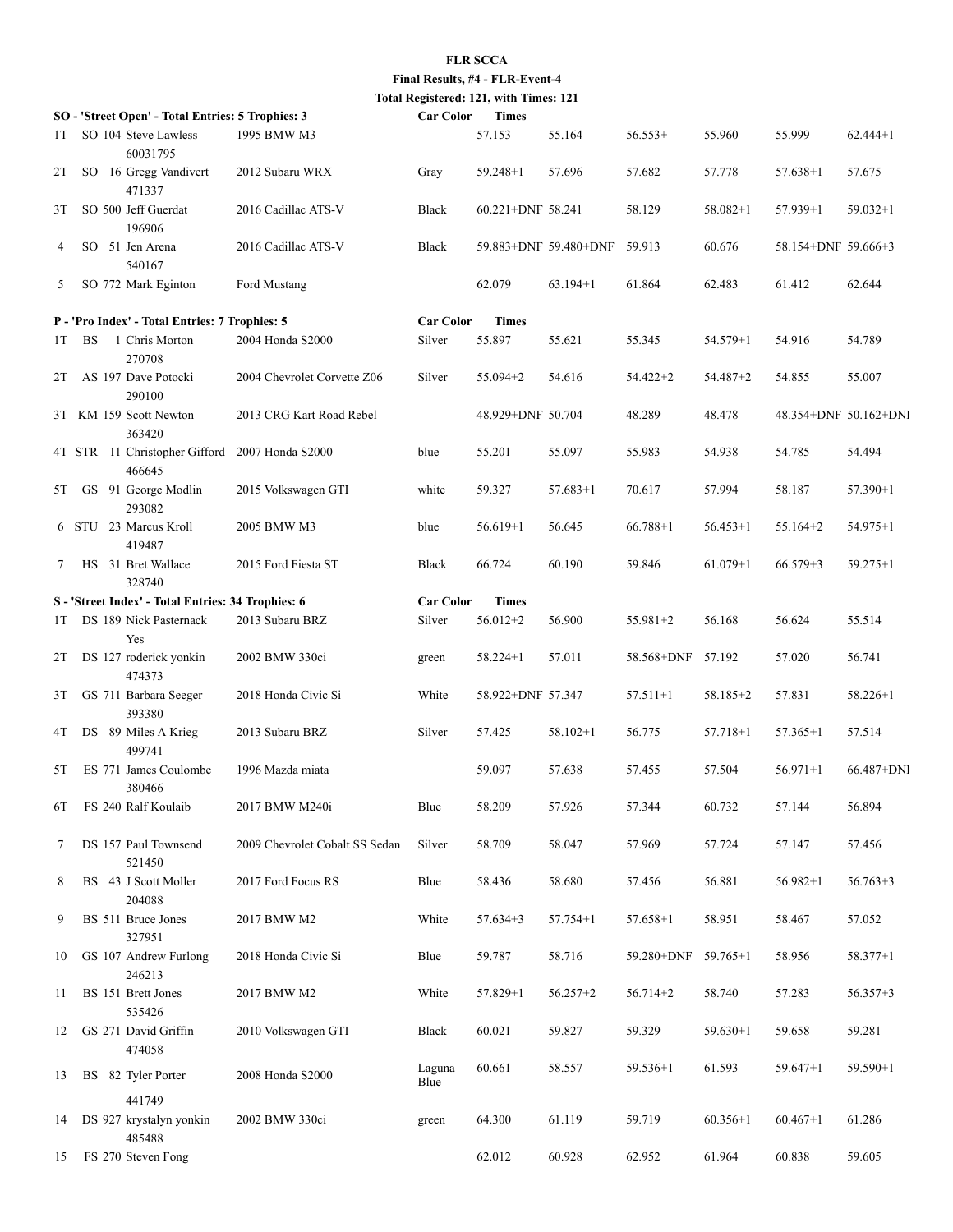| 16 |        | BS 46 Doug Krasucki<br>400910       | 2011 Porsche Boxster                                       | <b>Black</b>              | 62.314              | 60.938       | 60.244               | 59.768            | $59.392 + 1$        | 58.955       |
|----|--------|-------------------------------------|------------------------------------------------------------|---------------------------|---------------------|--------------|----------------------|-------------------|---------------------|--------------|
| 17 |        | BS 120 Brandon Knoll<br>538624      | 2013 Subaru Impreza WRX STI                                | Orange                    | $60.623+1$          | $59.507 + 1$ | 60.027               | 59.174            | 59.857              | 58.039+2     |
| 18 |        | BS 518 David Haller<br>518576       | 2011 Subaru WRX STi                                        | <b>Black</b>              | $61.009+1$          | $60.902 + 1$ | 59.629               | $60.078 + 1$      | $59.417 + 1$        | $59.968 + 1$ |
| 19 |        | ES 717 Bruce Coulombe<br>385351     | 1996 Mazda miata                                           |                           | 61.622              | 61.757       | 62.218               | 61.256            | 60.703+DNF 61.883   |              |
| 20 |        | BS 67 Mark Mangicaro<br>443215      | 2001 BMW M Roadster                                        | Silver                    | 61.552              | $72.728 + 1$ | 60.646               | 72.613+DNF 61.168 |                     | $60.053 + 1$ |
| 21 |        | ES 516 Kenneth Jones<br>500380      | 1986 Porsche 944                                           | Red                       | $61.140+1$          | 68.680       | $60.685+1$           | $60.345 + 1$      | 69.056+DNF 60.070+2 |              |
| 22 |        | HS 248 Jacob Irvine                 | 2000 Volkswagen Golf                                       |                           | 68.397              | 66.922       | 65.081               | 65.359            | 63.515              | 64.484       |
| 23 |        | CS 108 Rich Odlum                   | 2011 Mazda Miata                                           |                           | $64.634+1$          | 63.734       | 62.308               | $65.498+1$        | 62.633              | $62.324 + 1$ |
| 24 |        | DS 60 Nathan Reiner<br>60043651     | 2013 Scion FR-S                                            | White                     | 67.481              | 64.909       | 63.783               | 64.901            | 63.195              | 63.607       |
| 25 |        | ES 94 Michael Smith<br>297905       | 1999 Mazda Miata                                           | Silver                    | 66.109              | 65.826       | 65.401               | $66.014+1$        | 64.872              | 64.265       |
| 26 |        | GS 229 Erika Knoll                  | 2014 Ford Focus ST                                         | Tangerine 68.561<br>Screa |                     | $67.951 + 1$ | 65.660               | 64.380            | $62.984 + 1$        | $65.257 + 4$ |
| 27 |        | 538624<br>ES 35 Brandon Reiner      | 1999 Mazda Miata                                           | White                     | $72.516 + 1$        | $69.285 + 3$ | 66.107               | 65.859            | 65.328              | 64.459       |
| 28 |        | 521733<br>CS 216 Brian Blazey       | 2000 BMW Z3                                                | Grey                      | 64.521              | $62.177 + 1$ | 63.375               |                   |                     |              |
| 29 |        | 508276<br>HS 106 Rob Brautigam      | Oldsmobile homemade                                        | black                     | 76.701+DNF 67.703   |              | 66.693               | $68.545+1$        | 66.576              | $67.970 + 2$ |
| 30 |        | 60026712<br>HS 249 Caleb Irvine     | 2000 Volkswagen Golf                                       |                           | 72.422              | $71.712 + 1$ | $68.777 + 2$         | 67.337            | 67.239              | $65.445 + 1$ |
| 31 |        | 539321<br>ES 170 Talon Hare         | Mazda Miata                                                |                           | 69.877              | 67.805       | 66.968               | $67.285 + 2$      | $65.624 + 2$        | $65.201 + 1$ |
| 32 |        | 525080<br>FS 303 John Stark         | 2015 BMW 435xi                                             | Red                       | 70.286              | 69.973       | 68.694               | 68.018            | 76.435              | 67.359       |
| 33 |        | 520074<br>ES 201 Eugene Wetzelberg  | Saab 93                                                    | yellow                    | 70.766              | $69.060+1$   | 68.811               | $70.118 + 1$      | 69.610              | 68.682       |
|    |        | 539213<br>34 BS 124 George Knoll    | 2013 Subaru Impreza WRX STI                                | Silver                    | 70.960              | 71.878       | 69.264               | 71.516            | $69.439 + 1$        | 68.540       |
|    |        |                                     | T - 'Street Touring Index' - Total Entries: 21 Trophies: 6 | <b>Car Color</b>          | <b>Times</b>        |              |                      |                   |                     |              |
|    |        | 1T STR 302 Rob Pingarelli<br>392904 | 2006 Mazda Miata                                           | Gray                      | 90.538+DNF 55.273   |              | 56.234+DNF 55.976    |                   | 54.522              | 54.534       |
|    |        | 2T STS 56 Andrew Edgecomb<br>490057 | 1990 Mazda Miata                                           | Blue                      | 58.380              | 57.483       | 56.294               | 58.299            | 65.663+DNF 57.326   |              |
|    | 3T STX | 5 Colin Kingsley<br>446536          | 2015 Subaru BRZ                                            | Blue                      | $57.643+1$          | $57.071 + 3$ | 56.272               | 58.481            | 57.638              | $58.334 + 1$ |
|    |        | 4T STU 76 Alex Johnson<br>490056    | 2008 Nissan 350Z                                           | Blue                      | 56.825+DNF 57.115   |              | 56.459               | 56.080            | 56.200              | 55.526       |
|    |        | 5T STP 13 Bill Hunter<br>490759     | 2013 Chevrolet camaro                                      | black                     | 59.267              | 56.875       | 56.758               | $59.522 + 1$      | 56.579              | 56.909       |
|    | 6T STX | 8 Matt Strang<br>503201             | 2006 Subaru Legacy GT specB                                | Silver                    | 58.604              | 56.898+1     | $57.502+1$           | 57.927            | 56.985              | 56.860       |
|    |        | 7 STU 81 John Hatakeyama            | 2008 Nissan 350Z                                           | Nearly<br>Black           | 57.833+DNF 57.459+2 |              | 56.244               | 58.298+1          | 57.087+1            | $65.275 + 3$ |
|    |        | 487329<br>8 STX 25 Everett Buck     | 2004 Mazda RX-8                                            | Red                       | $57.933+1$          | 57.213       | 103.155+DNF 58.134+1 |                   | 61.053              | $58.303 + 1$ |
|    |        | 499173<br>9 STX 79 Joseph Smyntek   | 2004 Mazda RX-8                                            | Silver                    | 58.715              | 57.808       | 98.220+DNF 59.082+1  |                   | 58.065              | 58.331       |
|    |        | 514970                              |                                                            |                           |                     |              |                      |                   |                     |              |
|    |        | 10 STX 15 Kim Carducci<br>503326    | 2015 Subaru BRZ                                            | Blue                      | 57.924              | 58.868+2     | $58.503+1$           | $64.984+1$        | 58.656              | 59.255       |
|    |        | 11 STR 220 Jason Morse              | 2001 Toyota MR2                                            | black                     | 62.082              | 60.277       | 58.519               | $58.773 + 1$      | 58.527              | 58.980+1     |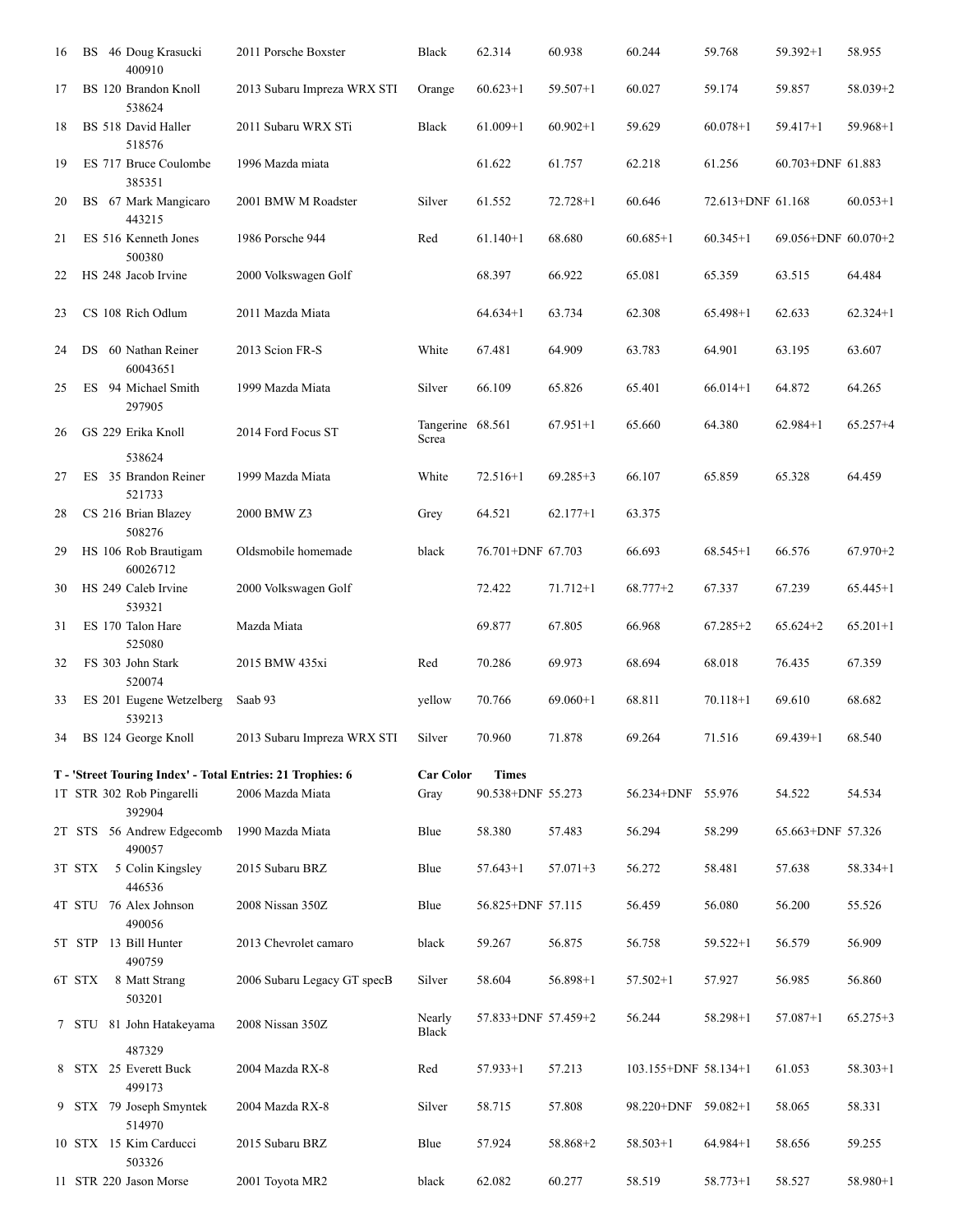|  | 518447                                              |                                                              |                   |                     |                         |              |              |                       |              |
|--|-----------------------------------------------------|--------------------------------------------------------------|-------------------|---------------------|-------------------------|--------------|--------------|-----------------------|--------------|
|  | 12 STR 66 Cameron Lanphere                          | 1995 Mazda Miata                                             | Fluff<br>White    | 63.159              | $61.639+DNF$ $60.401+1$ |              | 71.998       | 58.754+2              | 59.206       |
|  | 503386<br>13 STH 531 Joe Davide<br>517547           | 2014 Ford Focus ST                                           | Silver            | 66.328              | 63.124                  | 62.150       | $59.199 + 1$ | $81.184 + 1$          | 60.153       |
|  | 14 STX 813 Michael Cross Jr<br>507449               | 2003 Mini Cooper S                                           | Grey              | 65.013              | $64.211 + 1$            | 60.918       | $62.364+1$   | $61.939 + 2$          | $62.046 + 1$ |
|  | 15 STX 311 Cody Winsor                              | Subaru WRX                                                   |                   | 62.837              | 61.217                  | 61.660       | 61.234       | 60.976                |              |
|  | 16 STS 199 Josh Fowler<br>499913                    | 2001 Nissan Maxima                                           |                   | $64.483+2$          | $70.189 + 1$            | $60.957+1$   | 62.364       | $62.498 + 1$          | 61.607       |
|  | 17 STH 54 Alex Cordts<br>60043644                   | 2004 Honda Civic Si                                          |                   | 65.866              | 64.451                  | $64.024 + 2$ | $63.880+1$   | 62.326                | $63.610+1$   |
|  | 18 STU 878 Adam Gerken<br>538943                    | 2012 BMW 135                                                 | <b>Black</b>      | 64.150              | 63.931                  | 62.371       | 61.774       | 61.981                | 61.369       |
|  | 19 STX 147 Nick Amato<br>517061                     | 1995 Acura Integra GS-R                                      | White             | $90.238+$           | $65.690+2$              | $62.848+1$   | $62.837+1$   | $61.035+3$            | $60.686 + 2$ |
|  | 20 STX 19 Adam Gerritsen                            | 2013 Subaru BRZ                                              | Gray              | 74.706              | 67.814                  | 67.043       | 67.433       | 67.537                | $67.902 + 1$ |
|  | 21 STR 191 Paul Grover<br>474379                    | Mazda MX-5                                                   | Dark Grey 75.767  |                     | 70.102                  | 69.391       | 68.998       | 70.883+DNF 68.152     |              |
|  |                                                     | SPSM - 'Street Prepared/Mod' - Total Entries: 18 Trophies: 6 | <b>Car Color</b>  | <b>Times</b>        |                         |              |              |                       |              |
|  | 1T BSP 919 Kevin Schenk                             | 2004 BMW M3                                                  | Blue              | 55.590              | 57.648                  | 54.584       | $54.565+1$   | 54.955                | 54.841       |
|  | 2T BSP 210 Mark Chamie                              | 2004 BMW M3                                                  | Carbon<br>Black   | 56.021              | $54.866+1$              | $54.599 + 2$ | $55.840+1$   | 54.679                | $54.492 + 1$ |
|  | 3T CSP 96 Stefan Napp<br>471136                     | 1996 Mazda Miata                                             | Grey              | $55.853 + 1$        | $55.347 + 3$            | 54.903       | $55.243 + 2$ | 65.401                | 56.234       |
|  | 4T SMF 86 Corey Shepardson<br>517549                | 1994 Acura integra                                           | gray              | 57.623              | 58.370                  | $56.580 + 1$ | 56.732       | 56.209                | 57.248       |
|  | 5T ESP 139 Panagiotis Skaltsas<br>520295            | 2009 BMW M3                                                  | White             | 59.932              | 58.361                  | $57.672 + 1$ | 57.660       | $64.726 + 1$          |              |
|  | 6T SMF 517 Trevor Roberts<br>490195                 | 2005 Mini Cooper S                                           | White             | $58.394 + 1$        | $58.315+1$              | 58.681       | 57.460       | 57.197                | $56.316 + 1$ |
|  | 7 CSP 37 Victor Jimenez<br>503025                   | 1995 Mazda MX-5 Miata M                                      | <b>Black</b>      | 58.594              | $56.691 + 1$            | $64.692+1$   | $56.595 + 1$ | $55.952 + 1$          |              |
|  | 8 SSM 383 Gary DiGiacomo<br>470634                  | 1995 Mazda Miata                                             | Red               | 59.486              | $65.440+$               | 57.542       | 59.023       |                       |              |
|  | 9 SMF 83 Leon Koshcheyev<br>453678                  | 2005 Mini Cooper S                                           | Black             | $60.250 + 4$        | $61.668+1$              | 60.388       | 59.774       | $59.837 + 2$          | $58.721 + 1$ |
|  | 10 SSM 431 Cody Cunningham<br>474014                | 1994 Mazda Miata                                             | White             | 59.080              | 70.903+DNF 57.651       |              |              |                       |              |
|  | 11 BSP 924 George Thompson<br>519213                | 1999 BMW M3                                                  | Silver            | 63.227              | 62.202                  | 62.187       | $60.853+1$   | 60.779                | 61.099       |
|  | 12 SSM 618 Nicholas Dixon<br>499251                 | 1990 Mazda Miata                                             |                   | 62.175              | 61.053                  | $61.171 + 1$ | 60.389       | 60.015                | 59.069       |
|  | 13 SSM 660 Patrick Brennan<br>42849                 | Chevrolet Corvette                                           | white             | 60.930              | 59.261                  | 58.076+2     |              |                       |              |
|  | 14 SMF 153 Jesse Ciravolo<br>536764                 | 1991 Honda Civic                                             |                   | 90.424+DNF 66.180+1 |                         | 63.043       | 61.552       | $72.020 + 2$          | $60.728 + 1$ |
|  | 15 ESP 135 Alexandra Kostakis 2009 BMW M3<br>453334 |                                                              | White             | 66.823              | 63.851                  | 62.785       | 63.657       | 63.418                | 62.421       |
|  | 16 SSM 833 Mike DiGiacomo<br>470776                 | 1995 Mazda Miata                                             | Red               | 62.450              | 59.675                  | $67.392+1$   |              | 56.553+DNF 59.363+DNF |              |
|  | 17 SMF 75 John W Roberts Jr<br>490083               | 2005 Mini Cooper S                                           | Pepper<br>White   | 63.766              | 64.065                  | 63.226       | $65.010+$    | 63.550                |              |
|  | 18 SSM 18 Joe LaVallee<br>485472                    | 1991 Mazda Miata                                             | Pokeball 66.492+1 |                     | 64.747                  | 63.486       | 62.898       | 63.405                |              |
|  |                                                     | M - 'Mod/Prepared Index' - Total Entries: 6 Trophies: 4      | <b>Car Color</b>  | <b>Times</b>        |                         |              |              |                       |              |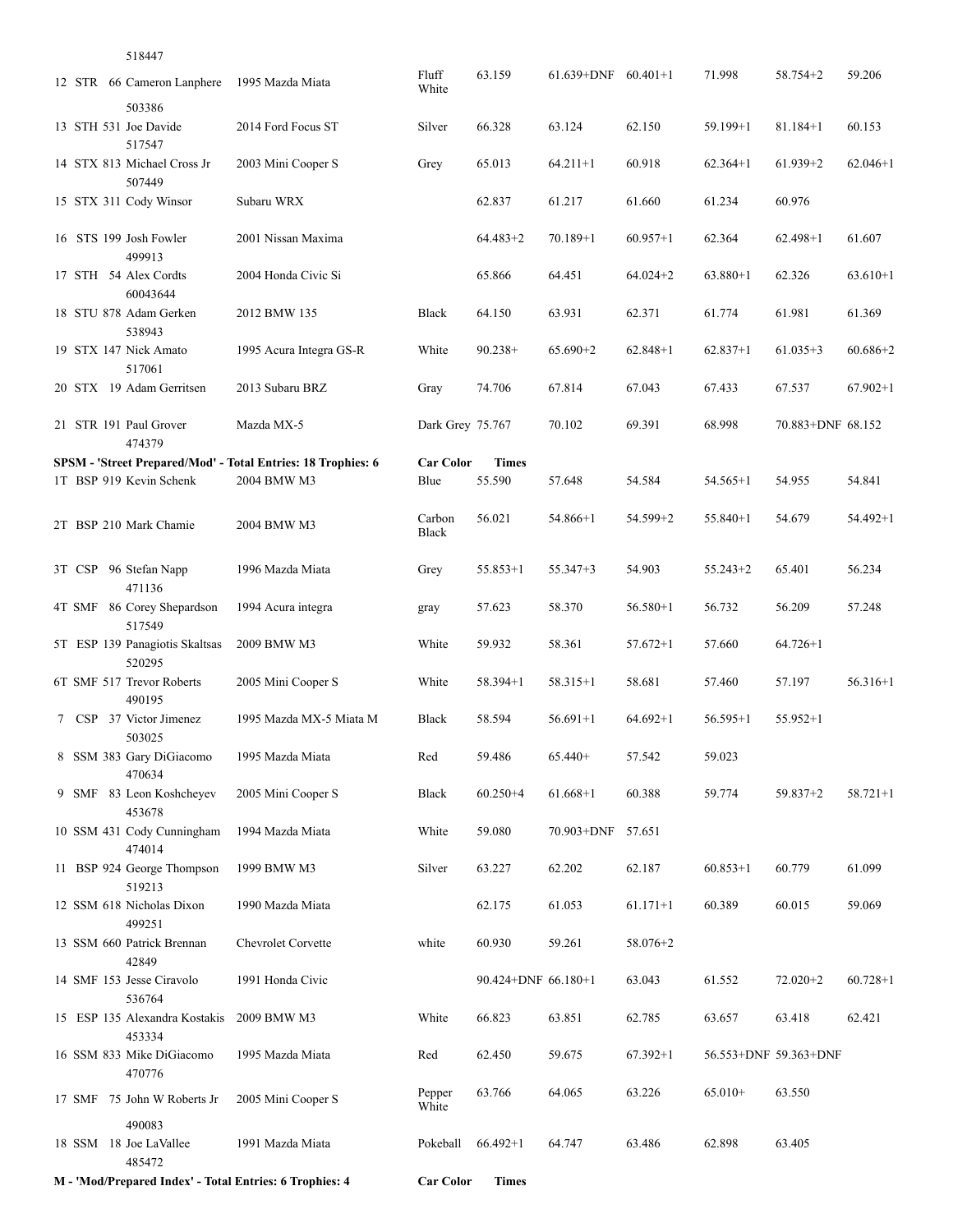| 1T  |  | DP 513 Shaun Hallam<br>404824                                                          | 1991 Mazda Miata                   | Silver           | 54.848+1               | $76.266+$            | 53.065            | $66.314 + 1$        | 54.355                         |              |
|-----|--|----------------------------------------------------------------------------------------|------------------------------------|------------------|------------------------|----------------------|-------------------|---------------------|--------------------------------|--------------|
| 2T  |  | CP 501 Jeff Seeger<br>380997                                                           | 1989 Ford Mustang 5.0              | Black            | 55.488                 | $54.575 + 1$         | 57.664            |                     |                                |              |
| 3Τ  |  | CP 150 Arnold Beebe<br>213568                                                          | 1989 Ford Mustang                  | black            | 59.317                 | 57.433               | 56.986            |                     |                                |              |
| 4Τ  |  | CP 114 James Hoelscher<br>274963                                                       | 1988 Chevrolet Camaro              | Silver           | $58.597+1$             | 58.541               | 58.732            | $60.116 + 2$        | 59.239                         | $58.643+2$   |
| 5   |  | DP 351 Brian Reeves<br>79209                                                           | 1990 Mazda Miata                   | silver           | 58.272                 | $57.943 + 1$         | $56.353+2$        | $57.618 + 1$        |                                |              |
| 6   |  | DP 53 Tina Reeves<br>94253                                                             | 1990 McLaren miata                 | silver           | $57.398 + 5$           | $58.092 + 1$         | 58.214+DNF        |                     |                                |              |
| 1T. |  | N - 'Novice Index' - Total Entries: 30 Trophies: 6<br>DS 24 Carter Shangguan<br>527803 | 2015 BMW 228xi                     | <b>Car Color</b> | <b>Times</b><br>65.048 | $61.630+1$           | 60.959            | 62.055              | 60.939                         | 61.038       |
| 2T  |  | ES 169 Beau Sattora                                                                    | 1995 Mazda Miata                   | Merlot<br>Mica   | 64.383                 | 62.957               | 61.869            | $63.028 + 3$        | $62.608+1$                     | 62.802       |
|     |  | 537891<br>3T STS 227 Zach Yost<br>533779                                               | 1988 Toyota MR2                    |                  | 60.684                 | $60.192 + 3$         | $59.269 + 3$      | $60.462 + 1$        | $61.080 + 1$                   | 60.465       |
| 4Τ  |  | GS 64 Cameron Davis                                                                    | 2013 Volkswagen GTI                | White            | 70.046                 | 63.245               | $62.677 + 2$      | $63.550+1$          | $61.316 + 2$                   | 62.349       |
| 5T  |  | DS 36 Jeongmin Ahn<br>522175                                                           | 2013 Audi TT                       | Red              | 64.536                 | 63.012               | 63.110            | $62.139+1$          | 62.042                         | $62.000 + 1$ |
| 6Т  |  | DS 32 John Galbreath<br>529046                                                         | 2016 Subaru BRZ                    | <b>Black</b>     | 66.620                 | 133.906+DNF 62.942+1 |                   | 64.271              | 62.174                         | 62.317       |
| 7   |  | ES 770 Derek Wilson                                                                    | Toyota MR2                         |                  | 72.718                 | 68.999               | $67.821 + 1$      | 66.004              | $65.688 + 1$                   | 63.925       |
| 8   |  | ES 69 Bret Minnehan                                                                    | 1995 Mazda Miata                   | mica<br>merlot   | 66.485                 | 68.614               | $63.534+1$        | $62.029 + 1$        | 64.127                         | $62.823 + 1$ |
| 9   |  | 539540<br>CS 112 Mohammed Morshid Mazda RX-8                                           |                                    |                  | 65.321                 | 64.537               | 64.894            | 63.868              | 63.294                         | 63.103       |
|     |  | 10 SMF 444 Jason Farrell                                                               | 2005 Mini Cooper S                 | Yellow           | $61.752 + 2$           | 60.677               | $60.894 + 3$      |                     | 60.984+DNF 63.250+DNF 60.266+1 |              |
|     |  | 11 STX 118 Matthew Haskins                                                             | 2005 Honda Civic SI                | Black            | 78.552+DNF 87.749+     |                      | $65.057+1$        | 63.508              | 64.608                         | 63.336       |
|     |  | 12 BS 80 Dana Scott                                                                    | 2004 Honda S2000                   | Berlina<br>Black | $63.239 + 1$           | $71.677+1$           | 64.160            | $62.101+1$          | $62.955+1$                     | $62.360+1$   |
| 13  |  | HS 102 Davis LaPointe<br>539976                                                        | 2005 Mazda 3                       | Gold             | 68.335+DNF 66.988      |                      | 68.140            | 68.004+DNF 64.831+1 |                                | $64.322 + 1$ |
|     |  | 14 STU 87 Diana Gerken<br>538960                                                       | 2012 BMW 135                       | Black            | 67.983+DNF 64.107      |                      | 67.674+DNF 64.434 |                     | 64.216                         | 62.863       |
| 15  |  | ES 266 Scott Barnard<br>60043641                                                       | 2003 Mazda Miata                   | Blue             | 68.623                 | 79.248+DNF           | 67.245            | 66.465              | 65.870                         | $67.965 + 1$ |
| 16  |  | HS 109 Victor Litovkin                                                                 | 2001 Cadillac Catera               |                  | 70.751                 | 69.418               | 68.059            | 66.511              | 66.993                         | 66.585       |
|     |  | 17 BSP 92 George Thompson                                                              | 1999 BMW M3                        |                  | 68.775                 | 65.023               | 63.966            | 62.897              | 61.921                         | 62.406       |
| 18  |  | AS 34 James Nobles                                                                     | 2016 Jaguar F Type S AWD Coupe RED |                  | 71.772                 | $66.336+1$           | 67.733            | 65.869              | 66.031                         | 64.896       |
| 19  |  | ES 72 Frank Salamone<br>60043654                                                       | 2003 Mazda Miata                   | Blue             | 71.357                 | $68.795 + 2$         | 68.537            | 69.166              | $67.285 + 2$                   | 67.555       |
| 20  |  | HS 141 Corey Gregg                                                                     | Honda Civic Si                     |                  | 75.022                 | $69.833 + 1$         | $67.883+1$        | $68.854+1$          | $69.881 + 2$                   | $66.900 + 1$ |
| 21  |  | ES 198 Kevin Swart                                                                     | Mazda Miata                        |                  | 70.462                 | $70.114 + 1$         | 68.519            | $67.365+1$          | $68.447+1$                     | $66.961+3$   |
|     |  | 22 ESP 200 Timothy Brautigam                                                           | 1991 Audi 200 Quattro              | Gray             | 68.699                 | $68.626+1$           | $66.068 + 1$      | $65.844+1$          | 67.012                         |              |
| 23  |  | ES 121 Tim Walsh                                                                       | 1990 Mazda Miata                   | White            | 75.878                 | 72.880               | 71.442            | 72.484              | $68.559 + 1$                   |              |